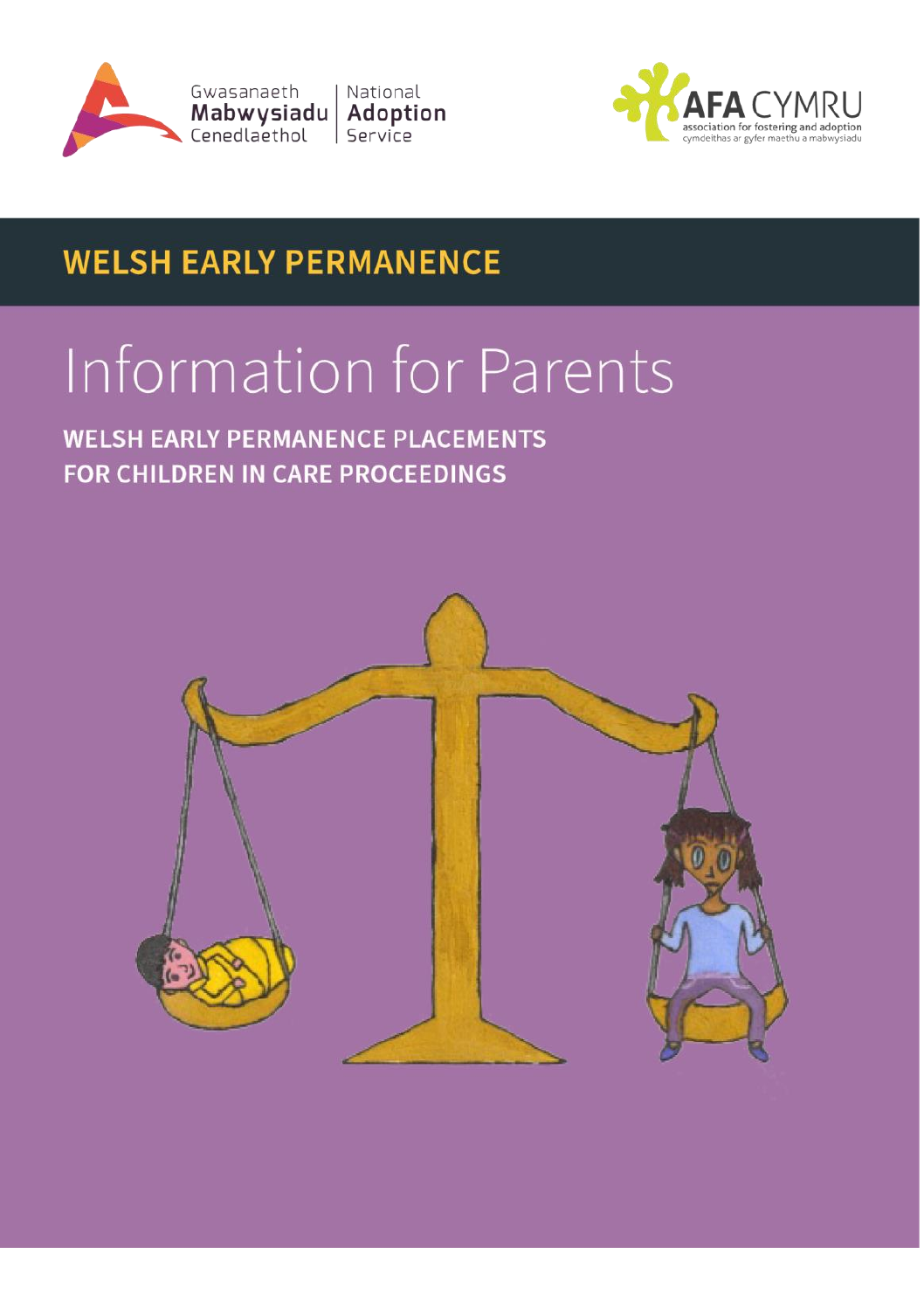We strongly advise you to discuss this leaflet with your solicitor, who will be able to talk to you about this type of foster placement. If we know of your solicitor, we will have sent information about Welsh Early Permanence framework to them, including this leaflet.

### **WHAT'S THIS ALL ABOUT?**

If you are reading this, it probably means that your local authority has plans for care proceedings where decisions will be made about your child's future. This information leaflet is to tell you about a service called Welsh Early Permanence for young children and their parents in Wales when they are facing care proceedings, and is an option that will be considered for your child.

#### **What is Welsh Early Permanence?**

This is a foster placement with a family that has been approved both as foster carers and as adoptive parents. Your child will live with Welsh Early Permanence carers whilst all options are being explored. These families are committed to children being reunited with their parents if this is possible.

However, if the court decides that your child cannot return home to you or live with another member of your family, these carers are ready to offer your child the security of adoption without having to face another move.

#### **Why is it being considered for my child?**

We know that lots of moves for children is extremely unsettling for them and especially if they have to move again while waiting for decisions to be made. The aim of Welsh Early Permanence is to reduce the number of moves and changes children have while living away from their parents so that the child has the best possible care while their long-term future is decided by the court.

#### **What does it mean for me?**

You will be kept up to date with what is happening and be given opportunities to provide evidence that you will be able to keep your child safe and provide them with a secure home for them to grow up in. If that isn't possible the next choice is for the child to be cared for by another member of your family. If the court decides that your child cannot return to you or to a member of your extended family, then it is very likely that the court will decide that adoption is the best plan for your child. You are entitled to legal representation during these proceedings and it is important that you access this.

#### **Will I still see my child?**

During the care proceedings, you will have regular supervised contact with your child and a contact plan agreed by the court will be drawn up and shared with you.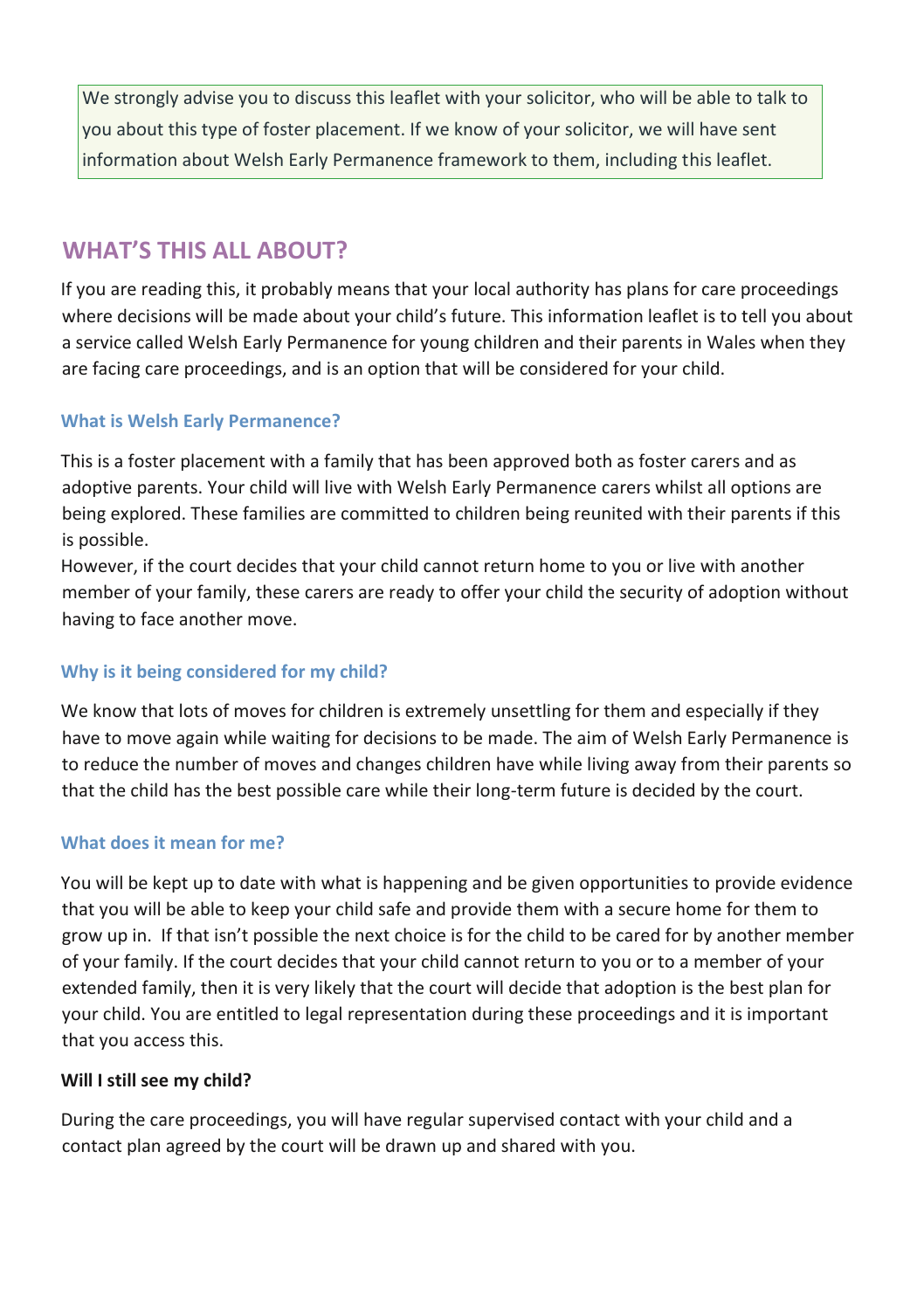Once the court has decided on the care plan for your child, the contact arrangements will change. If the court decides that your child is to be returned to you or to another member of your family, then the contact arrangements will work towards reunification.

If the court decides that your child should be adopted, another contact plan will be drawn up to detail what kind of contact you will have as your child moves towards adoption. Your child's social worker will always be thinking about your child's needs when they are putting together these plans.

#### **Who decides whether my child should be adopted or not?**

In all cases, the court will decide whether your child can return to you or to another member of your family on the basis of evidence from you and from reports and evidence from social workers, the Children's Guardian, and any other professionals who have been asked to do an assessment or give an opinion.

#### **What could happen to my child and what does it mean for them?**

If the court decides that your child should be returned to you or placed with a member of your family, then the carers will help with that move alongside your child's social worker.

If the court decides that adoption is the best plan for your child, then the carers who have been looking after your child would go on to become the adopters. That way, your child would have the security of adoption without an upsetting move to a new family and home.

How are Welsh Early Permanent carers selected and are they well prepared?

Welsh Early permanence carers are very well prepared and carefully assessed. They will be carefully matched with your child based on the information we know about them and your child so it is important for you to share any information that will help them offer the best care they can to your child eg any family health issues, or important relationships.

They will understand that your child might not remain with them and will be committed to support reunification to you or another family member if this is what the court decides.

We know this is a difficult and upsetting time for you and it will be hard for you to think about your child not living with you. We are hoping that you will be able to meet your child's carers during contact visits we hope you would feel confident that they would give your child the love and security he or she needs. We also hope that you would feel that the carers' respect and understand you and will be able to tell the child about you and your love for him or her.

**This diagram sets out the process for care proceedings and the role of the WEP foster carer**